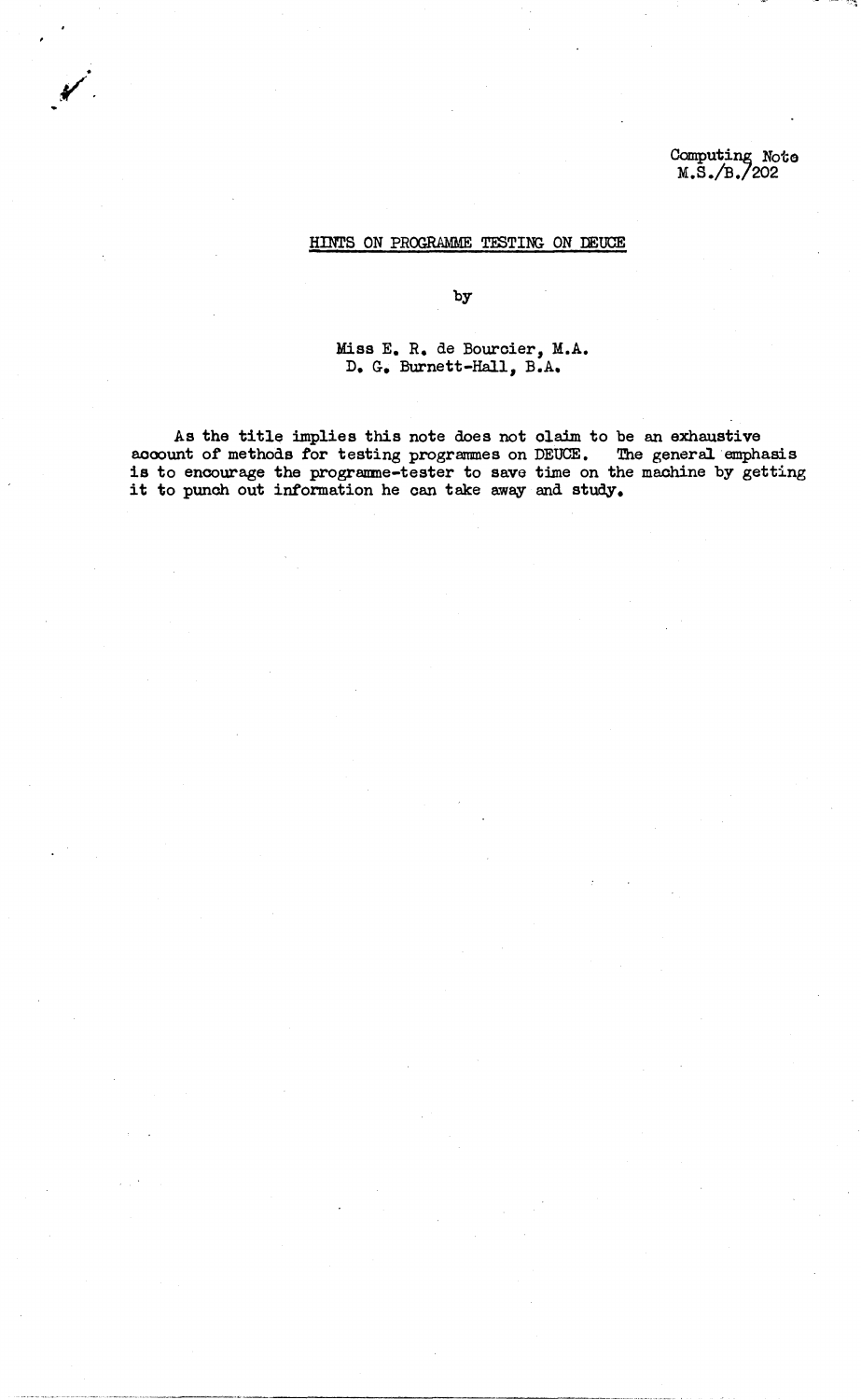$\frac{1}{2} \sum_{i=1}^{n} \frac{1}{2} \sum_{j=1}^{n} \frac{1}{2} \sum_{j=1}^{n} \frac{1}{2} \sum_{j=1}^{n} \frac{1}{2} \sum_{j=1}^{n} \frac{1}{2} \sum_{j=1}^{n} \frac{1}{2} \sum_{j=1}^{n} \frac{1}{2} \sum_{j=1}^{n} \frac{1}{2} \sum_{j=1}^{n} \frac{1}{2} \sum_{j=1}^{n} \frac{1}{2} \sum_{j=1}^{n} \frac{1}{2} \sum_{j=1}^{n} \frac{1}{2} \sum_{j=1}^{n$  $\label{eq:2.1} \begin{split} \mathcal{L}_{\text{max}}(\mathbf{r}) = \frac{1}{2} \sum_{i=1}^{N} \mathcal{L}_{\text{max}}(\mathbf{r}) \mathcal{L}_{\text{max}}(\mathbf{r}) \\ \mathcal{L}_{\text{max}}(\mathbf{r}) = \frac{1}{2} \sum_{i=1}^{N} \mathcal{L}_{\text{max}}(\mathbf{r}) \mathcal{L}_{\text{max}}(\mathbf{r}) \mathcal{L}_{\text{max}}(\mathbf{r}) \end{split}$  $\label{eq:2.1} \frac{1}{\sqrt{2}}\int_{0}^{\infty}\frac{1}{\sqrt{2\pi}}\left(\frac{1}{\sqrt{2}}\right)^{2}d\mu_{\rm{eff}}$ 

 $\mathcal{L}_{\text{max}}$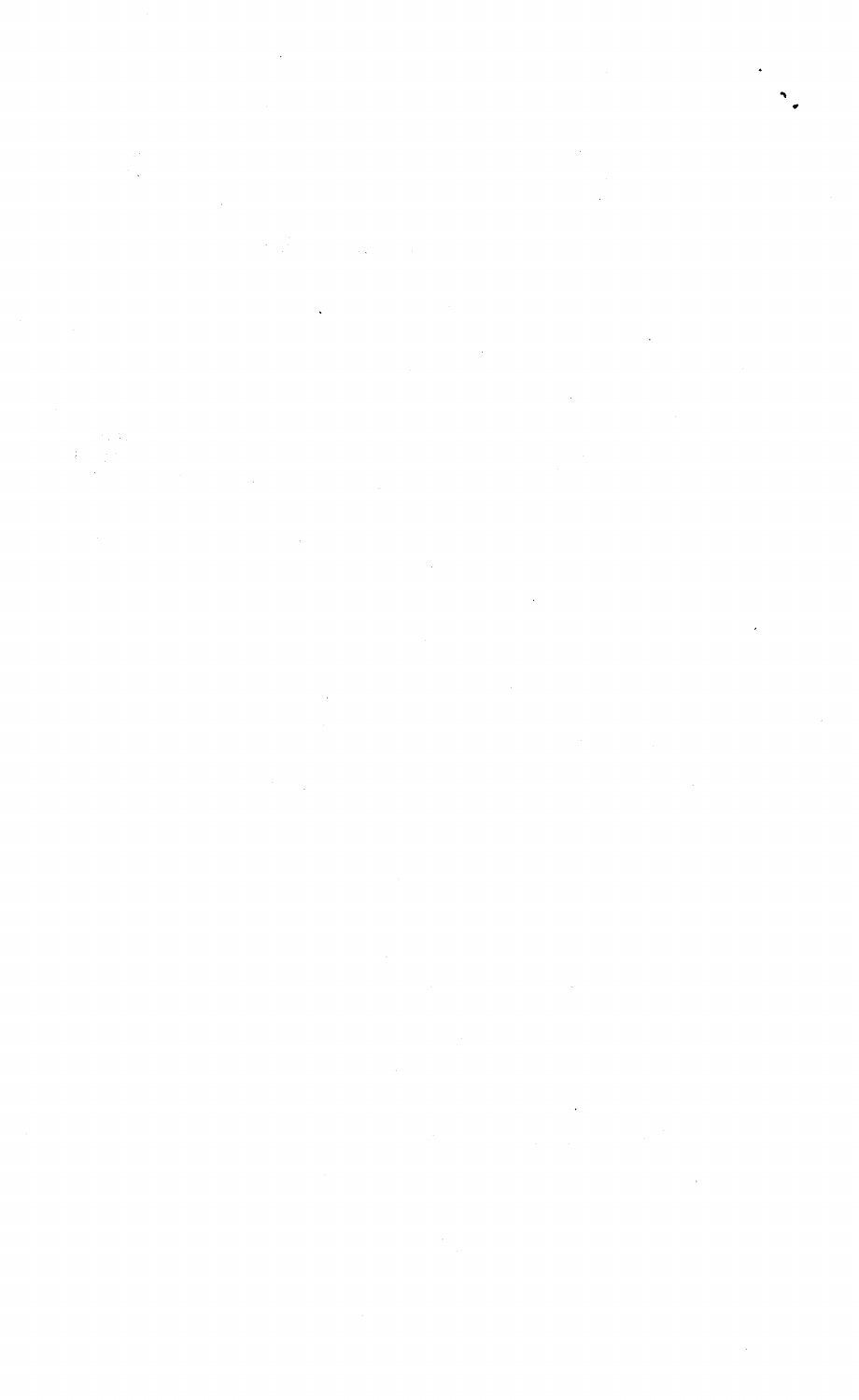Computing Note M.S.∕B.∕2O2

## HINTS ON PROGRAMME TESTING-

If a programme is to be tested satisfactorily it is essential to have calculated a test case in advance. This may be worked out in decimal with the numbers converted to binary at strategic roints in the programme. The the numbers converted to binary at strategic points in the programme. programme should be divided into its main sections and the results at the end of each section should be known. Later, if any section is not correct, it oan be subdivided and the numbers evaluated by hand for the new points of division. It is often useful to know the binary equivalents of data read in decimal to check that the scaling factors are correct.

At present the only way to run the programme a section at a time and oome to <sup>a</sup> stop at the end of <sup>a</sup> section is to put ''stoppers" into the Go digit holes of ∞rtain instructions before the oards are read. This should be done at the points at which the results oan be oheoked; it is advisable to mark such stopped instructions on the cards to facilitate the removal of the stoppers when testing has been completed. It is often useful to make the links stopped instructions. The machine will stop before obeying these instructions, and on receiving a single-shot should proceed to the next "stopper," If it fails to do so, one quick method of finding where the machine has stopped (or where it is looping) is to look at the links in 1<sub>30</sub>,  $1_{34}$ , and  $1_{0}$ . These will indicate which was the last subroutine used. the machine stops within an inner loop, examine the count number.

Another method which does not involve time-wasting while reading numbers Another method which does not involve time-wasting while reading numbers<br>from the 'scope is to run the programme in again, proceed to the last stopper it reached successfully, and then use "programme display". If the instructions punched out are not what was expected, examine the programme cards to make sure there is no punching error. This should never happen as "Check detailed coding" should be used on every progranme, however trivial, and the flow diagram should be reconstructed.

Some of the more common faults are:-

*\**

- 1. Errors in counting loops.<br>2. Wrong parameters in subro 2. Wrong parameters in subroutines, or parameters omitted completely.
- 3. Numbers getting out of capacity through wrong scaling.
- 3. Numbers getting out of capacity th<br>4. (a) > (b) in division subroutines.
- 5. Altering writing head position but not reading head position, or vice versa.

If the error is not obvious time should not be spent on DEUGE working through a long programme with the single-shot key; instead use should be made of the Programme Testing Aid, R.A.E. 145, as follows:-

Put the single-card prograπmes R.A.E. <sup>134</sup> and <sup>135</sup> between the initial card and the rest of the programme. These clear the drum and put up a clock track on to track 15/15» The reader stops for six seconds after reading the first card.

At any point of the programme when information is required the At any point of the programme when information is required the programme testing aid will punch out the short tanks if desired, the contents programme testing aid will punch out the short tanks if desired, the condensation of non-zero tracks on the drum. To use it,

- (i) Stop the machine.
- (ii) Clear I.D. and put 0, 0-0, <sup>1</sup> on external tree keys. (i.e. all keys level).
- (iii) External tree on, give a single-shot, external tree off, stop key to normal,
- (iv) Stim. read, put remainder of progranme testing aid in reader, and press "Run in" key, not "Initial input," Cards 0-⅛ are read in and the machine stops on 1, 0-15.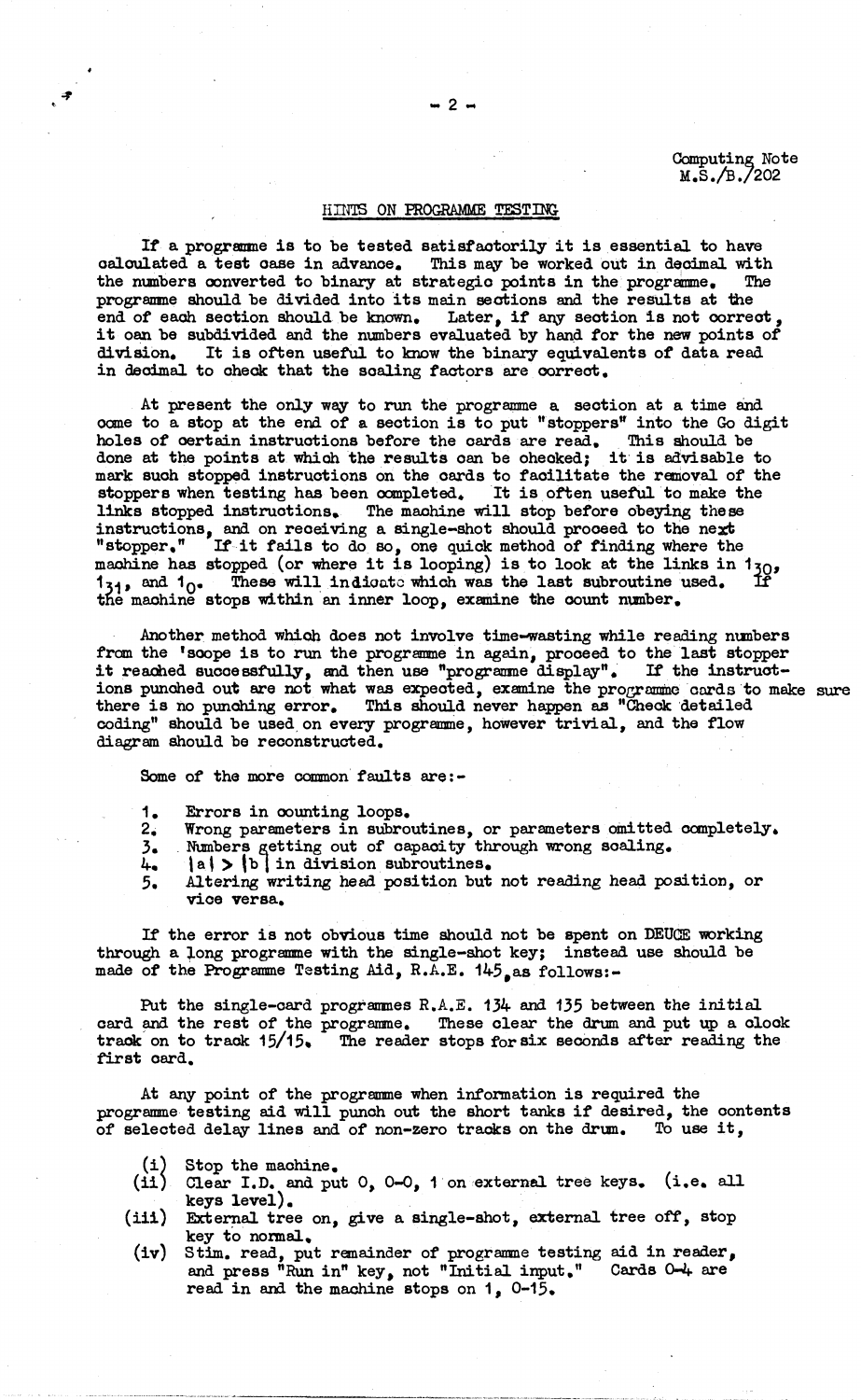Computing Note M.S./B./202

(v) Put any combination  $P_1$ ... $P_{12}$  on the I.D., putting up the lights corresponding to the delay lines you wish to have punched. Put up <sup>a</sup> P32 if the short tanks should be punched.

(vi) Give a single-shot. The delay lines requested are punched out. Then cards 5-7 are read in and all non-zero tracks on the drum are punched out.

If P32 is put on the I.D. the machine punches out first <sup>a</sup> triad of cards with the first four rows blank; the rows following are the contents of 13, 14, 15, 16, 17<sub>0</sub>, 17<sub>1</sub>, 17<sub>2</sub>, 17<sub>3</sub> (end of first card), 18<sub>0</sub>, 18<sub>1</sub>, 18<sub>2</sub>,  $18_3$ ,  $19_2$ ,  $19_3$ ,  $20_2$ ,  $20_3$ ,  $21_2$ ,  $27_3$ , with two blank rows on the second card and a third card which is blank.

The programme will punch out the contents of delay lines <sup>1</sup> to <sup>12</sup> (as seleoted by putting some of P∙j to P42 on the I.D.) on triads of cards; each triad hap the number of the delay line X If on the top row of the first card, followed by three blank rows and the 32 minor cycles punched in their oorreot positions.

When a track of the drum is punched the track number  $X P_{17}$  appears on the top row of the first card, followed by a  $P_{17}$  on the second row, two blank rows and the 32 minor cycles in their correct positions.

If it is unnecessary to punch out the drum, run cards  $5-7$  out of the reader while the delay lines are being punched out.

Tracks 15∕12 and 15/13 are used by this programme. One minor cycle of delay line <sup>1</sup> will have been made zero when the programme is read in, and will be punched as <sup>a</sup> blank row if D.L.1 is requested.

It is possible to examine this evidence away from the machine. It will show whether instructions have been altered sinoe they were read in, or whether tracks have not been brought down frαn the drum at the right time. It will also give the values of expressions already found, and the numbers to be used in the next part of the programme.

If the whole of the programme, including <sup>a</sup> clock track, and perhaps an extra track to bring down the first part of the programme, is read up to the drum, the single card programme R.A.E. 144 can be used to start the programme. Then to restart the programme again it is necessary to read only this last card with the initial input key.

If there is an iterative loop and there is any doubt about its convergence it is useful to insert the following group of instructions:-



If any number is put on the I.D. the machine will punch out the oontents of previously specified locations in the store, 0noe the programme has been tested this device will cause a delay of at most one

- 3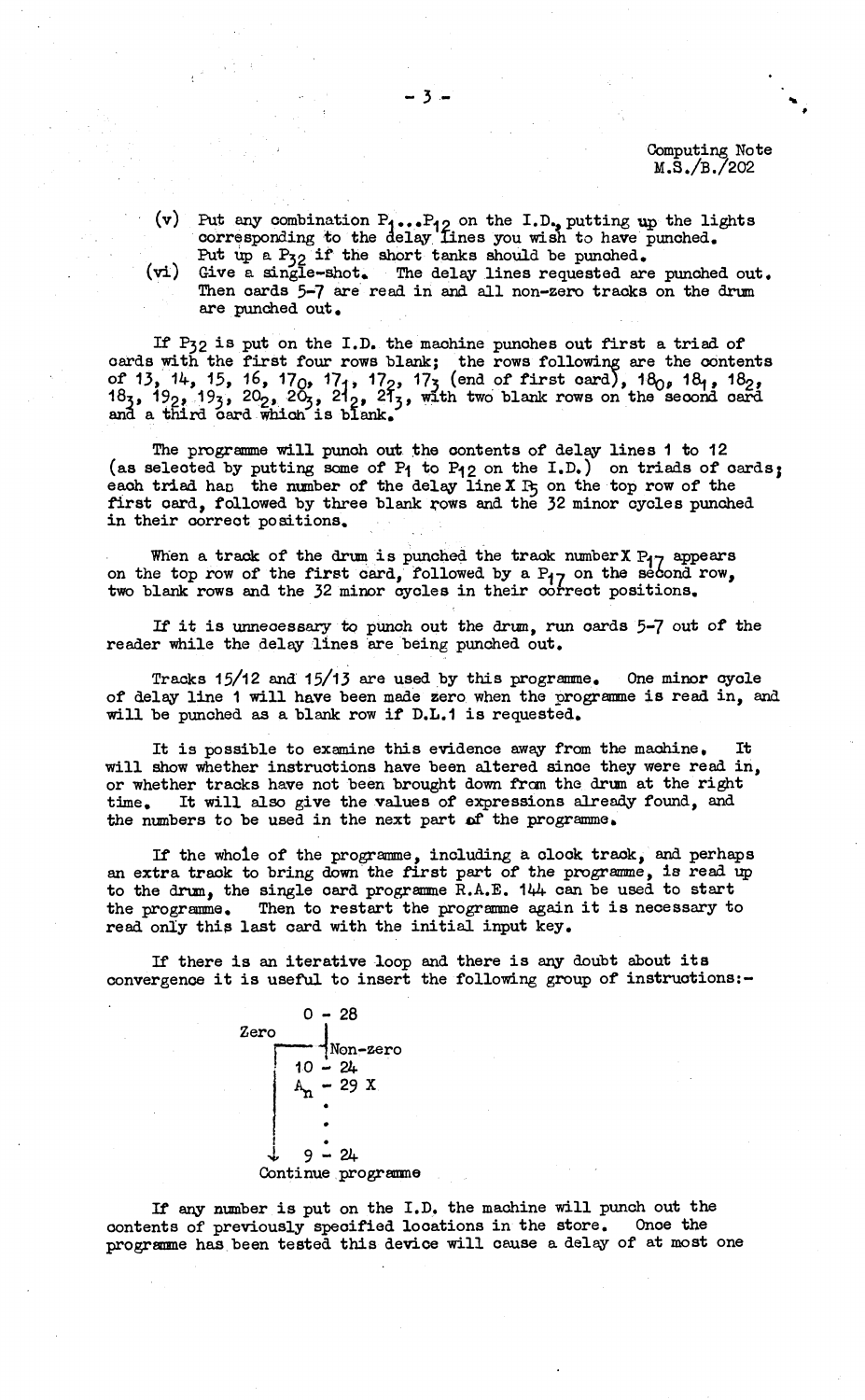## Computing Note M.S√B.∕202

instruction. It is then advisable to pundh <sup>30</sup> in the source position of the 0-28 instruction so that the I.D. does not have to be dear when the progranme is used.

REMEMBER THAT THE MACHINE'S TIME IS MORE VALUABLE THAN YOURS.